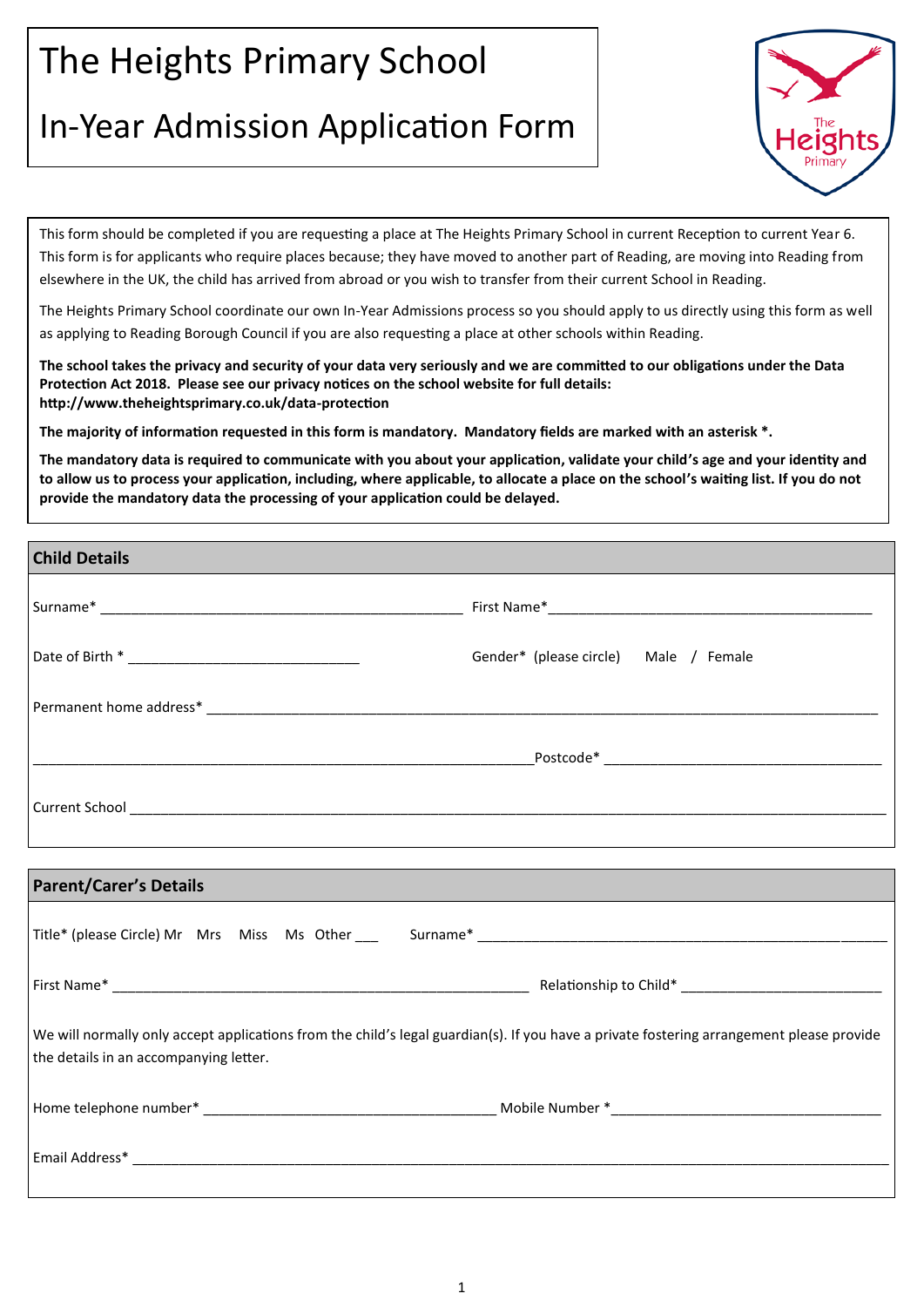# The Heights Primary School

## In-Year Admission Application Form



| <b>Additional Information</b>                                                                                |        |  |
|--------------------------------------------------------------------------------------------------------------|--------|--|
| Is your child currently, or have they previously been in the care of the local authority?                    | Yes/No |  |
| Does your child have a statement of Special Educational Needs or an EHCP?                                    |        |  |
| Are you a returning Crown Servant or Member of the Services?                                                 |        |  |
| Has your child ever been excluded from any school, either fixed term or permanent exclusions?                | Yes/No |  |
| If yes to any of the above, please submit additional information as separate sheet(s) with this application. |        |  |

### **Home Move**

If you are making this application because of a change of address, please provide details of the address you are leaving (or have left) AND the address you are moving to (or have moved to). Applications can be made 6 weeks in advance of a move.

If you want a new school because of a home move, please inform your child's current school that you are moving.

**You must all provide us with a tenancy agreement or Mortgage Completion document as proof of move.** 

**Items marked with an asterisk (\*) are mandatory if you are moving to a new address.**

Previous Address:\*

|                                           | _Postcode* ___________________________________                                                                                    |
|-------------------------------------------|-----------------------------------------------------------------------------------------------------------------------------------|
|                                           |                                                                                                                                   |
|                                           |                                                                                                                                   |
|                                           |                                                                                                                                   |
| attends/ed.                               | If you are moving to Reading from another Local Authority please name the Authority you are moving from and the School your child |
|                                           |                                                                                                                                   |
| Children who are newly arrived in the UK: |                                                                                                                                   |
| resident in the United Kingdom.           | If you are moving to Reading from another country we will not process the application until you AND the child are                 |
|                                           |                                                                                                                                   |